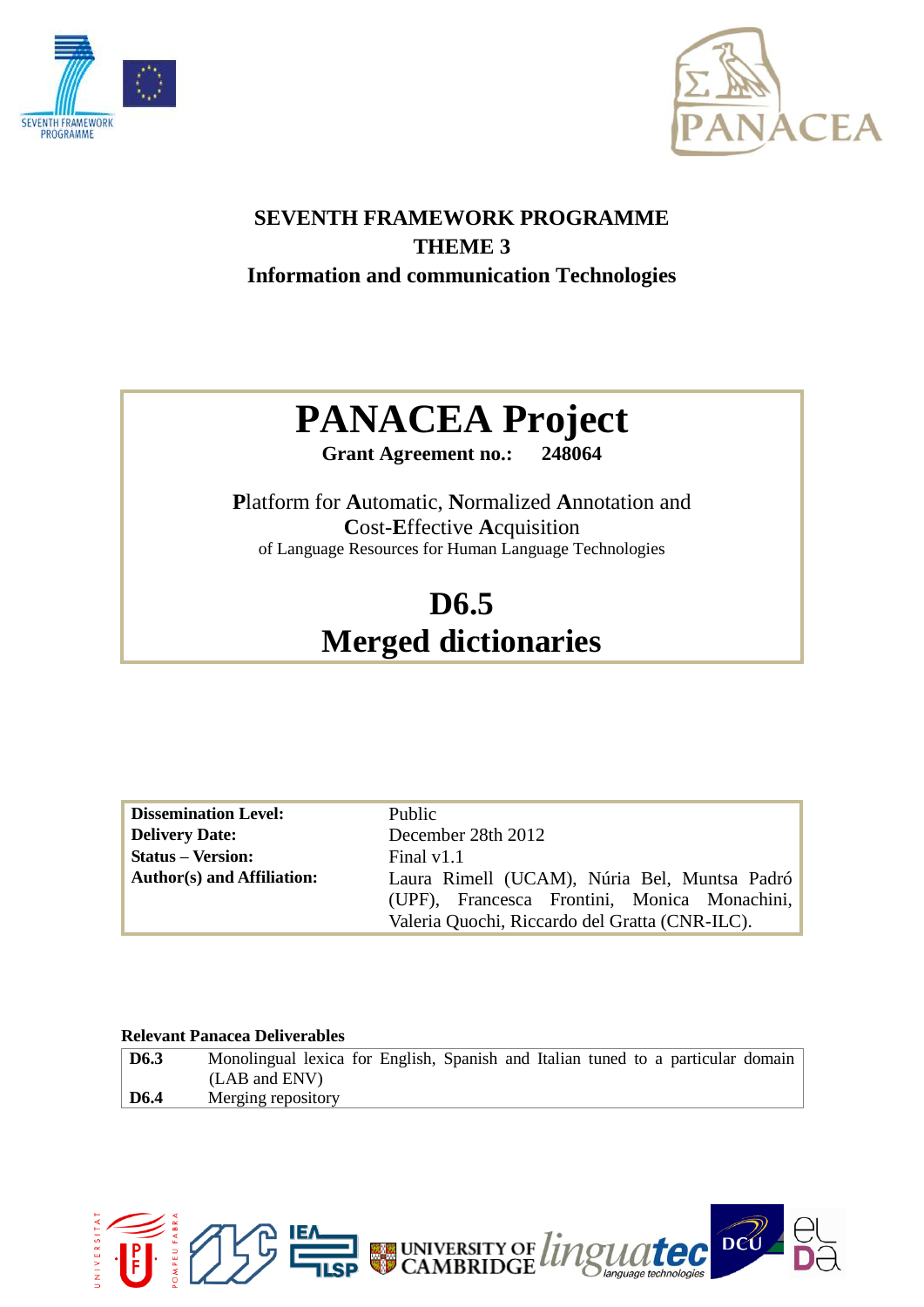This document is part of technical documentation generated in the PANACEA Project, **P**latform for **A**utomatic, **N**ormalized **A**nnotation and **C**ost-**E**ffective **A**cquisition (Grant Agreement no. 248064).



This documented is licensed under a Creative Commons Attribution 3.0 Spain License. To view a copy of this license, visit http://creativecommons.org/licenses/by/3.0/es/.

Please send feedback and questions on this document to: *iulatrl@upf.edu* 

TRL Group (Tecnologies dels Recursos Lingüístics), Institut Universitari de Lingüística Aplicada, Universitat Pompeu Fabra (IULA-UPF)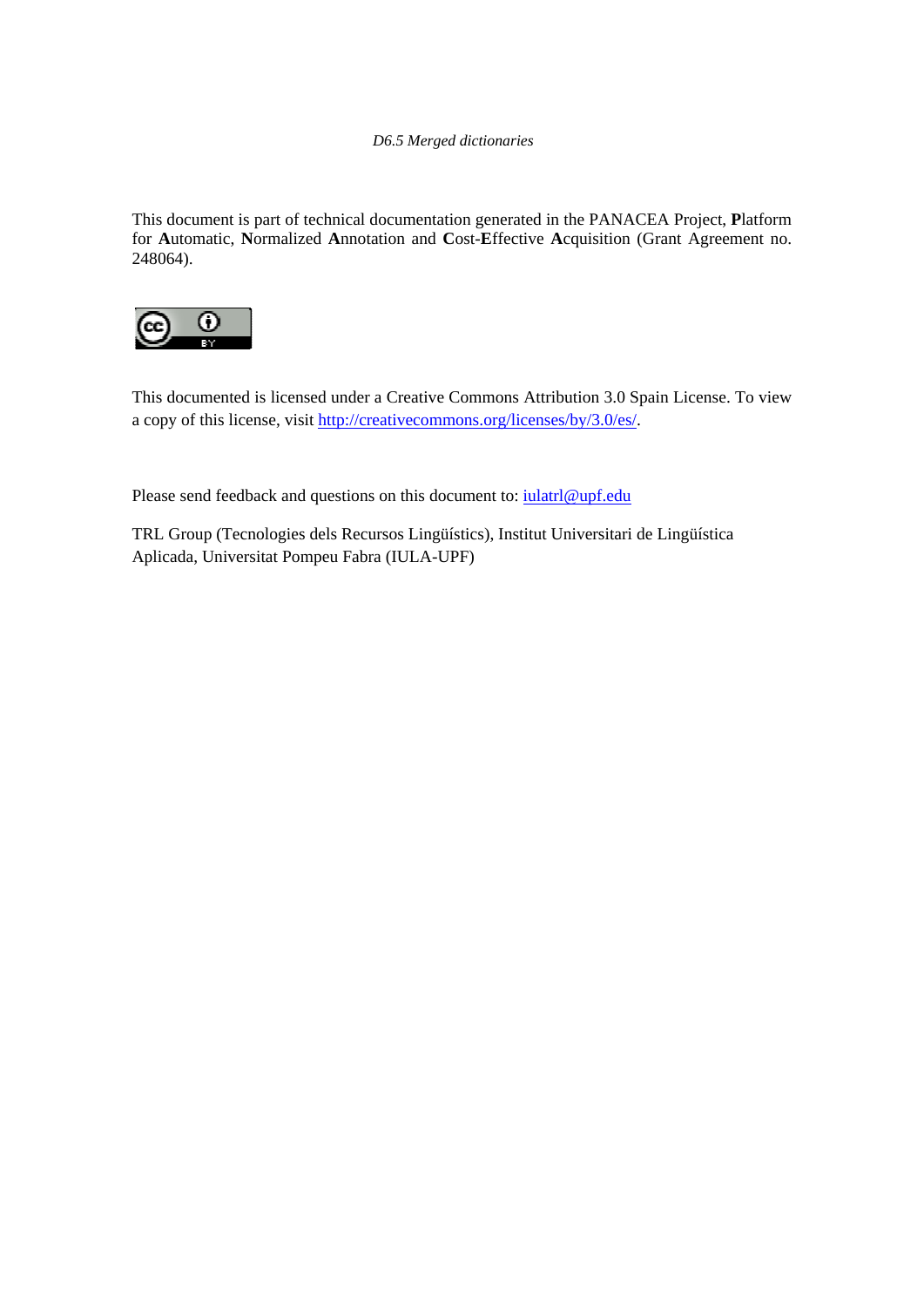#### <span id="page-2-0"></span>**Table of contents**

<span id="page-2-1"></span>

<span id="page-2-2"></span>ſ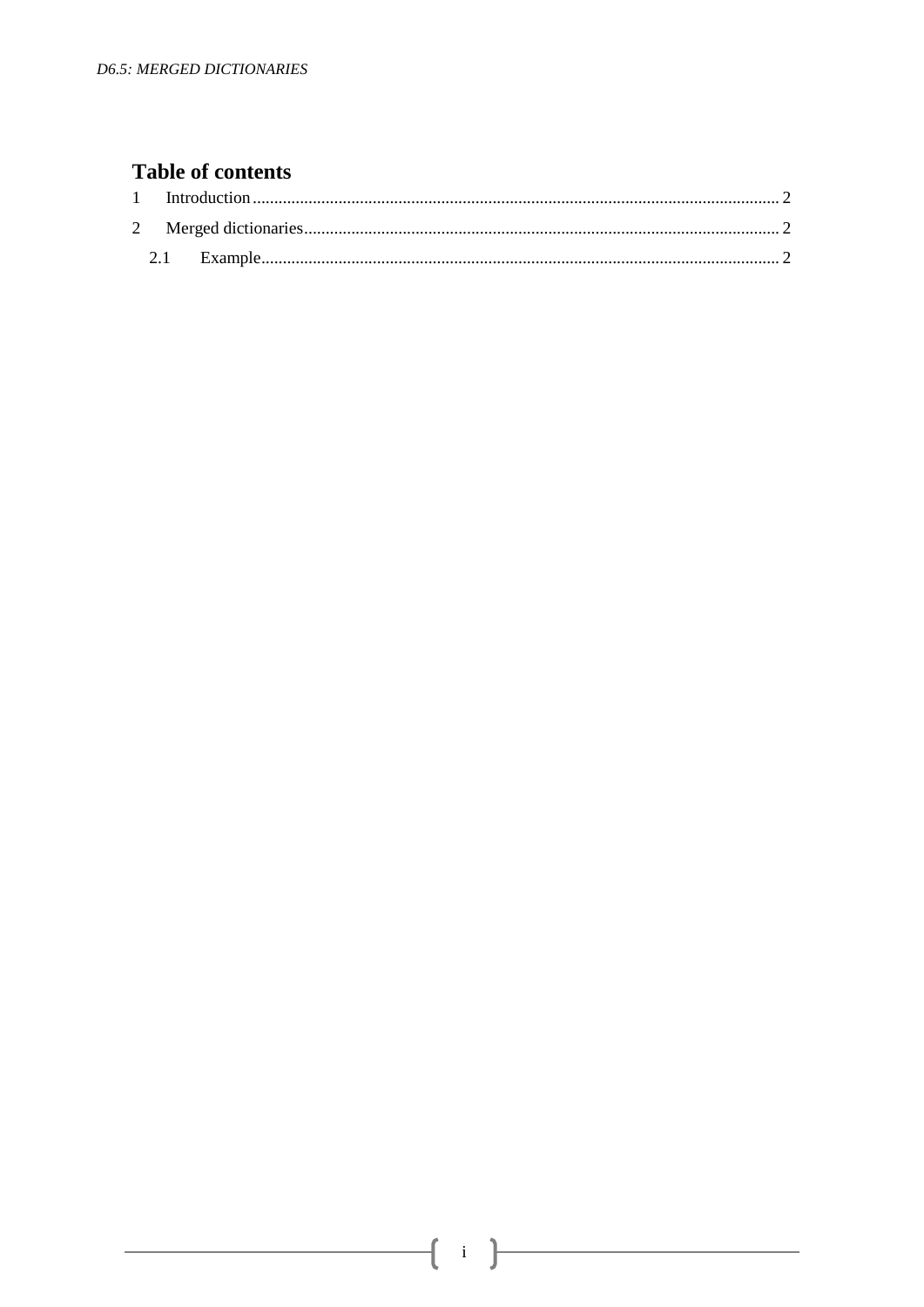#### **1 Introduction**

This document presents the merged dictionaries delivered in PANACEA. Those dictionaries result from merging already existing lexica, generally for general domain, with domain specific lexica acquired using PANACEA platform. The domain specific lexica are presented and delivered in D6.3 and the merging repository that allowed the multilevel merging in D6.4.

#### **2 Merged dictionaries**

The multilevel merger delivered in PANACEA (described in D6.4) has been used to create a multi-level multi-domain lexicon for Spanish of more than 100,000 entries.

This lexicon combines the automatically acquired lexica for ENV and LAB domains using PANACEA platform (delivered in D6.3) and some general domain lexica, manually developed. The automatically acquired lexica consist of semantic classification of nouns in 9 different classes and acquired SCFs for verbs. This information has been acquired for LAB and ENV domains using automatically crawled corpora.

These automatically acquired lexica were combined (using the multilevel merger) with two general domain resources: a general domain SCF gold-standard for Spanish developed in the scope of PANACEA and a morphological dictionary created from existing dictionaries in Metanet4U project.

The result of combining these lexica is a dictionary with morphological, SCF and lexical semantic classes information. The SCF information is available for three domains: LAB, ENV and general while the semantic classes information is available for ENV and LAB. The lexicon has a total of 110,316 entries.

PANACEA also delivers different multi-domain Subcategorization Frame lexica for Italian. The different lexica are produced by merging LAB or ENV SCF lexica with two different general domain lexica: PAROLE Subcat lexica, which was generated from PAROLE SIMPLE Lexicon and Repubblica Subcat lexica, which was automatically extracted from a 300 million words newspaper corpus.

#### **2.1 Example**

Those are some examples of entries of the multi-level, multi-domain lexicon for Spanish. Note that the information relative to different domains is separated into using the "domain" feature. For readability reasons, the entries have been reduced (some WordForm and Syntactic Behaviour elements have been removed).

```
<?xml version="1.0" encoding="UTF-8"?> 
<!DOCTYPE LexicalResource SYSTEM "http://www.tagmatica.fr/lmf/DTD_LMF_REV_16.dtd"> 
<LexicalResource dtdVersion="16"> 
  <feat att="operation" val="merged"/>
  <feat att="date" val="Dec 2012"/>
  <GlobalInformation> 
         <feat att="projectName" val="PANACEA"/>
         <feat att="projectNumber" val="FP7-ICT-2009-4-248064"/>
```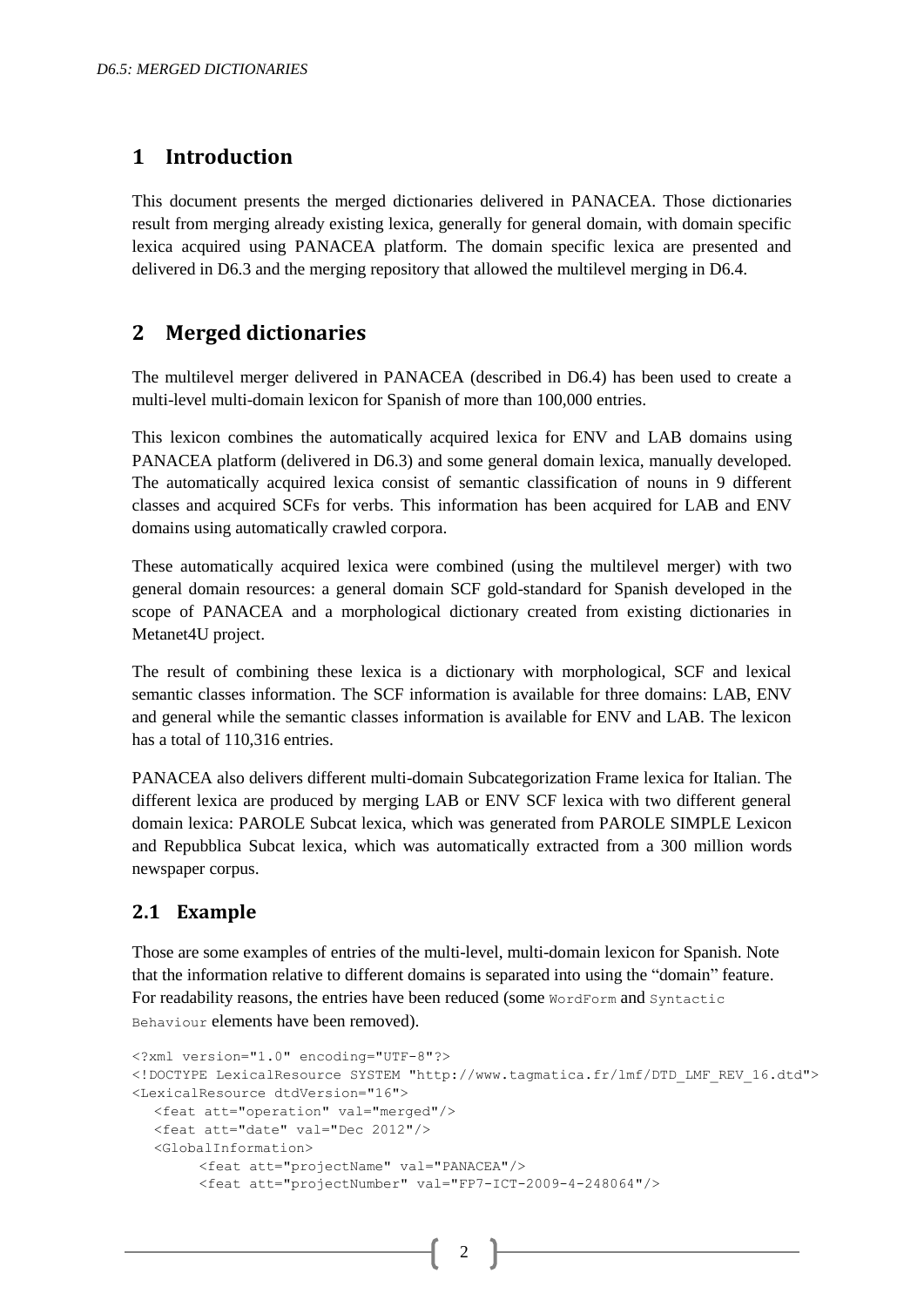```
 <feat att="creationMode" val="automatic"/>
         <feat att="creationModeDetails" val="tpc_subcat_inductive"/>
         <feat att="creationModeDetails" val="dt_noun_classifier_abstract"/>
         <feat att="creationModeDetails" val="dt_noun_classifier_artifact"/>
        <feat att="creationModeDetails" val="dt_noun_classifier_eventive"/>
        <feat att="creationModeDetails" val="dt_noun_classifier_human"/>
        <feat att="creationModeDetails" val="dt_noun_classifier_location"/>
        <feat att="creationModeDetails" val="dt_noun_classifier_matter"/>
        <feat att="creationModeDetails" val="dt_noun_classifier_process"/>
        <feat att="creationModeDetails" val="dt_noun_classifier_semiotic"/>
         <feat att="creationModeDetails" val="dt_noun_classifier_social"/>
         <feat att="domain" val="env-es"/>
         <feat att="languageId" val="es"/>
         <feat att="languageName" val="Spanish"/>
         <feat att="resourceType" val="lexicalConceptualResource"/>
        <feat att="lexicalConceptualResourceType" val="lexicon"/>
         <feat att="conformanceToStandardsBestPractices" val="LMF"/>
        <feat att="lingualityType" val="monolingual"/>
        <feat att="sizeUnit" val="entries"/>
        <feat att="mimeType" val="text/xml"/>
         <feat att="characterEncoding" val="UTF-8"/>
        <feat att="domain" val="lab-es"/>
         <feat att="resourceName" val="TRL Spanish V-SUBCAT lexicon: General 
domain"/>
         <feat att="usedSource" val="Incyta Machine Translation system"/>
         <feat att="usedSource" val="Spanish Resource Grammar"/>
         <feat att="domain" val="general"/>
         <feat att="creationMode" val="manual"/>
        <feat att="sizeUnit" val="lexicalEntries"/>
        <feat att="size" val="8976"/>
         <feat att="size" val="entries"/>
 </GlobalInformation>
 \langleLexicon\rangle<LexicalEntry id="id7832-s">
      <feat att="partOfSpeech" val="noun"/>
      <Lemma><feat att="writtenForm" val="tormenta"/>
      \langle/Lemma>
      <WordForm>
             <feat att="writtenForm" val="tormentas"/>
             <feat att="gender" val="f"/>
             <feat att="number" val="pl"/>
      </WordForm>
      <WordForm>
             <feat att="writtenForm" val="tormenta"/>
             <feat att="gender" val="f"/>
             <feat att="number" val="sg"/>
      </WordForm>
      <Sense>
              <feat att="domain" val="lab-es"/>
              <feat att="soc" val="0.372"/>
               <feat att="eventive" val="0.964"/>
              <feat att="abstract" val="0.63"/>
              <feat att="artifact" val="1"/>
              <feat att="process" val="1"/>
              <feat att="sem" val="-0.62"/>
              <feat att="matter" val="-0.87"/>
              <feat att="hum" val="-0.632"/>
              <feat att="loc" val="-0.516"/>
```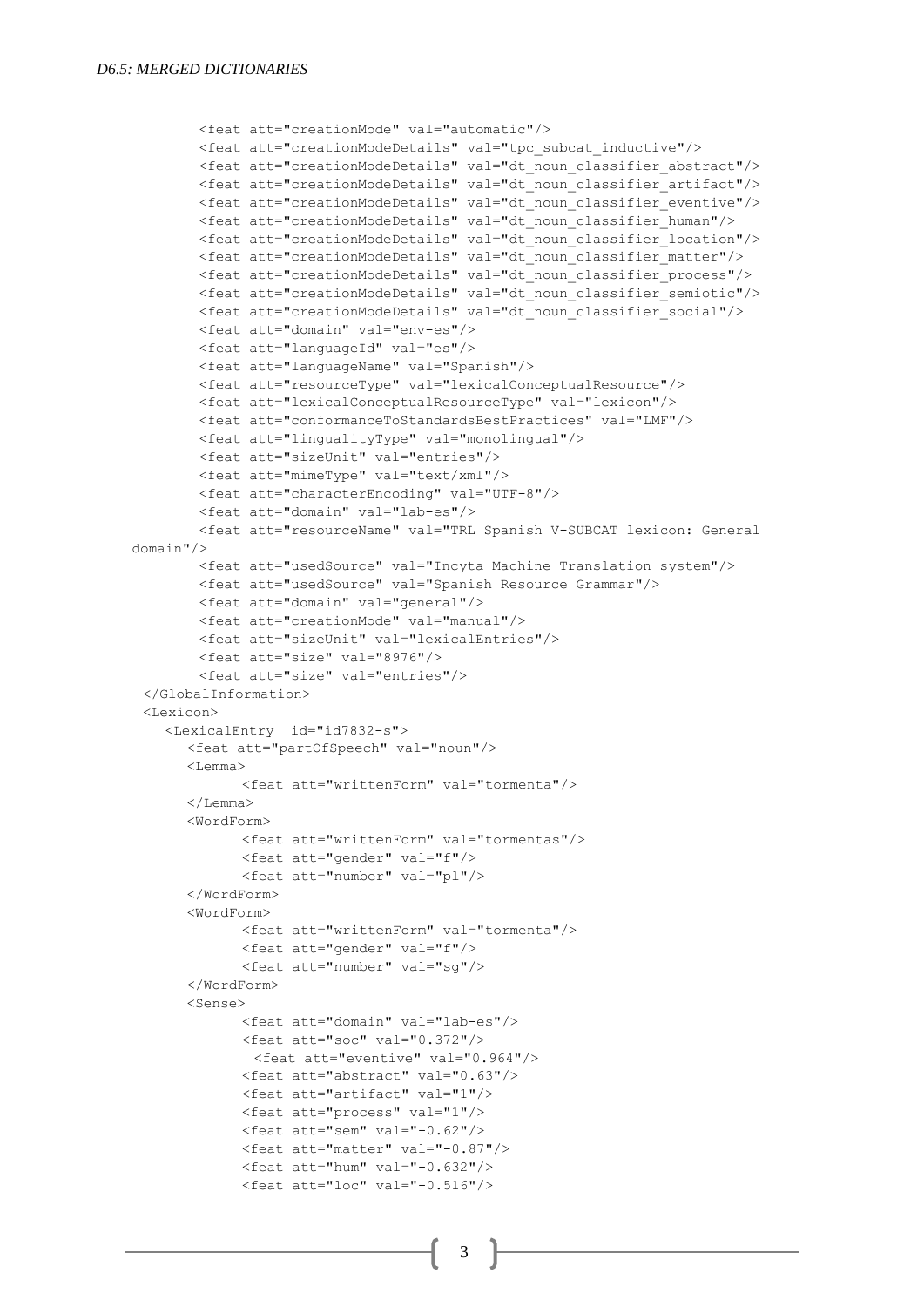```
 </Sense>
    <Sense>
         <feat att="domain" val="env-es"/>
         <feat att="soc" val="-0.488"/>
         <feat att="eventive" val="0.964"/>
         <feat att="abstract" val="0.426"/>
         <feat att="artifact" val="-0.254"/>
         <feat att="process" val="1"/>
         <feat att="sem" val="-0.62"/>
         <feat att="matter" val="-1"/>
         <feat att="hum" val="-0.882"/>
         <feat att="loc" val="-0.516"/>
    </Sense>
</LexicalEntry>
<LexicalEntry id="id11006-s">
  <feat att="partOfSpeech" val="verb"/>
  \langleLemma\rangle<feat att="writtenForm" val="existir"/>
  \langle/Lemma>
   <WordForm>
     <feat att="grammaticalNumber" val="singular"/>
     <feat att="mood" val="subjunctive"/>
     <feat att="tense" val="present"/>
     <feat att="writtenForm" val="exista"/>
     <feat att="person" val="firstPerson"/>
   </WordForm>
   <WordForm>
     <feat att="grammaticalNumber" val="singular"/>
     <feat att="mood" val="subjunctive"/>
     <feat att="tense" val="present"/>
     <feat att="writtenForm" val="exista"/>
     <feat att="person" val="thirdPerson"/>
   </WordForm>
   <WordForm>
     <feat att="grammaticalNumber" val="plural"/>
     <feat att="mood" val="subjunctive"/>
     <feat att="tense" val="present"/>
     <feat att="writtenForm" val="existamos"/>
     <feat att="person" val="firstPerson"/>
   </WordForm>
   <WordForm>
     <feat att="grammaticalNumber" val="singular"/>
     <feat att="mood" val="indicative"/>
     <feat att="tense" val="imperfect"/>
     <feat att="writtenForm" val="existía"/>
     <feat att="person" val="firstPerson"/>
   </WordForm>
   <WordForm>
     <feat att="grammaticalNumber" val="singular"/>
     <feat att="mood" val="indicative"/>
     <feat att="tense" val="imperfect"/>
     <feat att="writtenForm" val="existía"/>
     <feat att="person" val="thirdPerson"/>
   </WordForm>
   <WordForm>
     <feat att="grammaticalNumber" val="plural"/>
     <feat att="mood" val="subjunctive"/>
     <feat att="tense" val="imperfect"/>
```